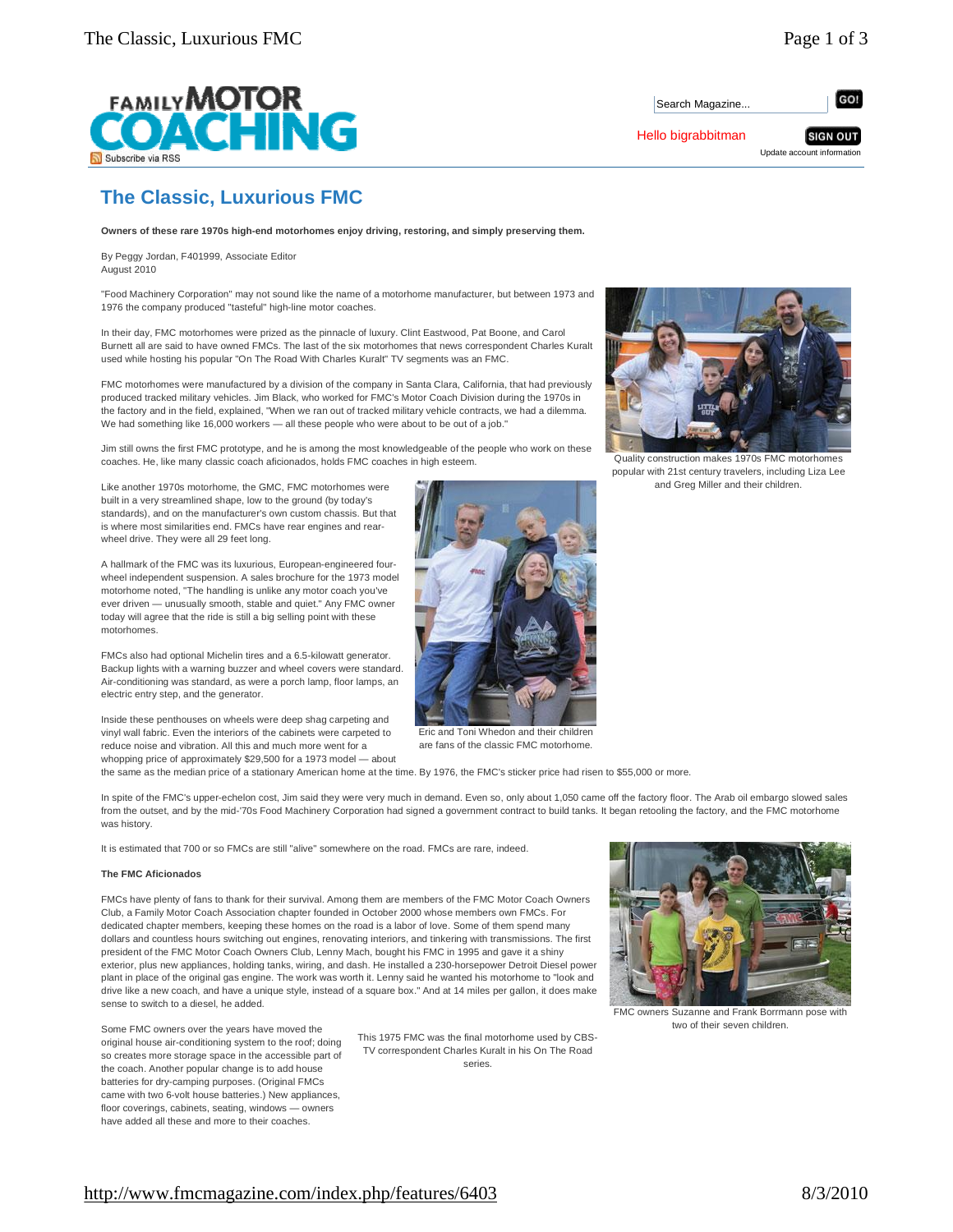| <b>Fuel Capacity.</b> OU gallotis (75 gallotis III soffie fatel unlis and in transit buses |
|--------------------------------------------------------------------------------------------|
| <b>Suspension:</b> independent front and rear at all four wheels                           |
| Steering: power                                                                            |
| <b>Brakes: power</b>                                                                       |
| Tires: 10-ply Michelin radial                                                              |
| Steering wheel: adjustable column/tilt                                                     |
| Electrical requirements: 50 amps                                                           |
| Air conditioning: (1) 28,000-Btu unit in cab; (1) 22,000-Btu ducted unit                   |
| Heating: (1) 36,000-Btu unit in cab; (1) 30,000-Btu ducted furnace                         |
| Generator: 6.5-kilowatt with battery equalizer, standard                                   |
| LP-gas: 85 pounds                                                                          |
| Fresh water: 60 gallons                                                                    |

**Length:** 29 feet 7 inches (later models were 29 feet 8 inches)

**Exterior height:** 8 feet 8 inches (later models were slightly taller)

But why go to all that trouble? Why not just buy a newer coach that already has these things? The FMC's handling and ride is one reason; but, mostly, it's a matter of style and preference: the idea that what you have is unique, or close to it.

Stephen Heinrichs, alternate national director of the FMC Motor Coach Owners Club, said, "Two features that I find important are the low floor, which only takes two steps to completely enter the coach, and the easily used driver's door. In the case of the FMC, it is one easy step and you are in the driver's seat."

The coach's low profile and quiet cockpit also make it very appealing to buyers. "I want to travel light, be able to go most anywhere, hang a U-turn in most intersections, go through parking lots or small mountain roads and not worry about scraping the top of the coach, be able to talk to my wife in a normal tone of voice, and not use an elevator to get in or out of the coach," Stephen said.

## **An (Almost) Original**

Instead of redoing his FMC, the current president of the FMC Motor Coach Owners Club, Bill Sitton, has taken pains to keep it original. Bill owns a 1976 FMC, number 902 (built in 1975), which had 40,000 miles on it when he purchased it, and has 52,000 now. It's

almost the same as it was when it was made, except for engine parts and wheels.

Bill said he stumbled into FMC ownership by learning that a coach had been stored in a barn in his area for 17 or 18 years. "Nobody could get it running. I spent about a week to get it going," he said.

Bill had been a Chrysler mechanic for many years, and coincidentally, his coach, like many FMCs, came with a 440-cid Chrysler Marine Industrial V-8 engine.

After he bought the coach, he pondered what to do. Typical for the 1970s, it sported its original green and gold exterior, including green and golden yellow factory stripes. Inside was its original galley, with a blender and an ice crusher built right into the countertop (both still worked). Thankfully, he noted, the kitchen's colors were not garish: "It has white counters," he said. "I was lucky."

The FMC still had its original eight-track tape player, too. Bill took it out in favor of a stereo with a CD player but wound up putting the eight-track back in. "Really, the eighttrack worked better, because of wiring," he said.

Since acquiring his first FMC, Bill has purchased two more FMCs — one to use for parts and another (number 100) to be restored in the future. But his first FMC is about as original as it gets. "I won't let myself drill a hole in it," he said. "I guess if I had a problem that would be another story, but I'm pretty happy with it the way it is.

"They did a good job of it when they designed them," he added.

#### **Further Info**

If you would like more information about FMC motorhomes, or if you already own one and would like to join the FMC Motor Coach Owners Club, visit the chapter's Web site at [www.fmcowners.com.](http://www.fmcowners.com)

## **More FMC Facts**

Approximately 135 of the FMCs built were configured as transit buses. These did not contain a driver's-side door. It's estimated that half of the remaining buses have been converted to motorhomes.

FMCs had two foldable cross-aisle doors that let occupants create a private bed-and-bath area, or just a private rear bedroom area.

The official name of the coach was the FMC 2900R, with the R indicating it was a rear-engine coach, and the 2900 denoting its 29-foot length.

By 1975 FMCs came with several new standard features, such as an electric entry step, lighted closets, engine compartment lights, a rear-mounted spare tire with cover, and two additional sleeping spaces (bunk beds that folded down from the ceiling). A microwave oven was available as an option.

FMC Corporation today focuses on agricultural, specialty, and industrial chemical markets, and mining.

**Engine:** Chrysler Industrial V-8, 440-cubic-inch displacement, mounted in rear, fully accessible from exterior

**Gross Vehicle Weight Rating (GVWR):** 14,500 pounds; later models were listed as 15,400 pounds and (still later) 15,900 pounds

## **FMC Specs**

**Exterior width:** 96 inches

**Wheelbase:** 185 inches

This nearly original FMC motorhome is in fine condition, thanks to the efforts of FMC Motor Coach Club Owners

president Bill Sitton.